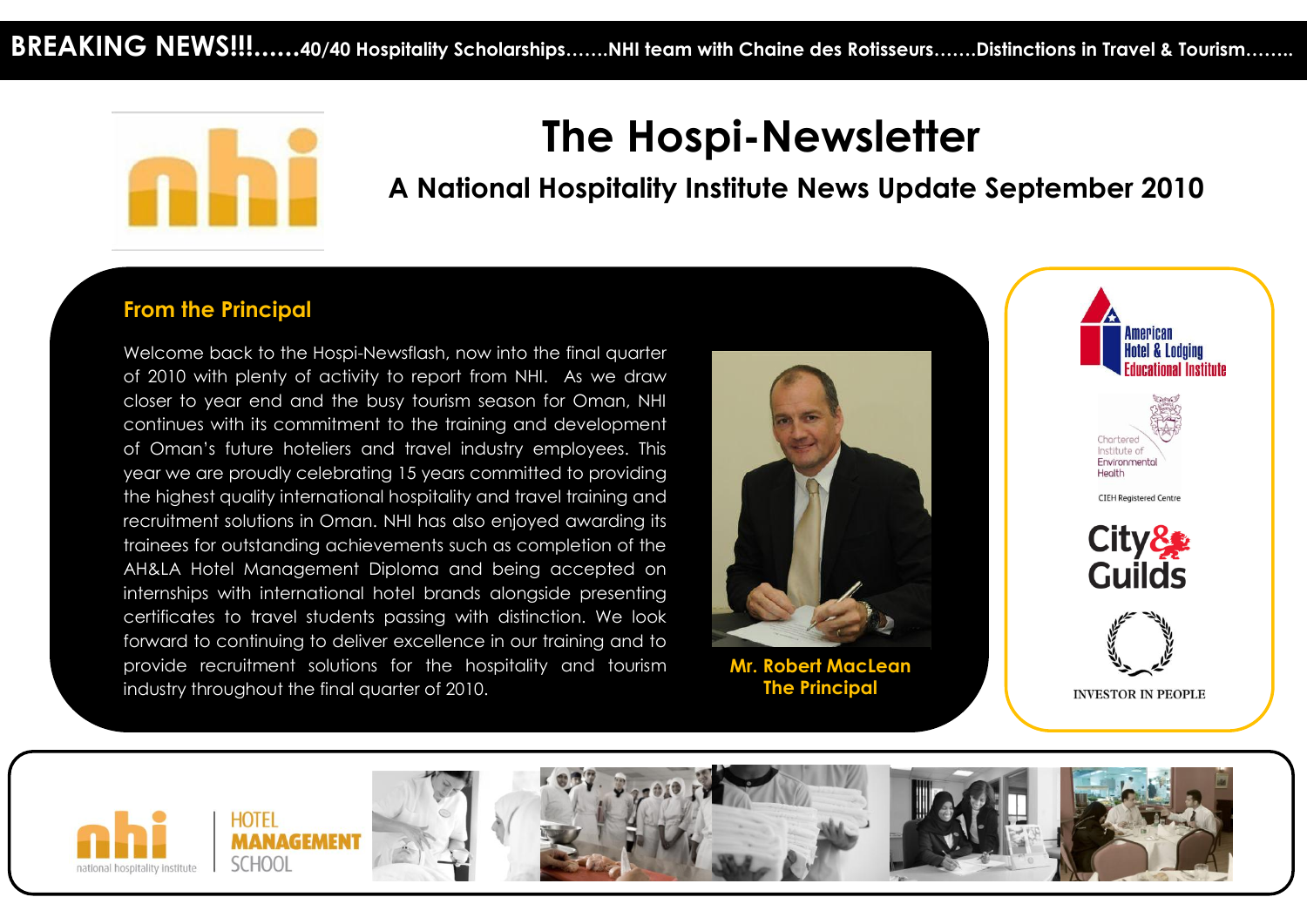# **Grand Hyatt Hotel Muscat GM Presents Awards at NHI**

Awarding NHI students at the Trainee of the Month ceremony in September, VIP guest Christopher Franzen, General Manager Grand Hyatt Hotel Muscat , presented prizes to the students for outstanding achievements and attendance. NHI's Trainee of the Month ceremonies was an initiative taken to further motivate and reward those students who work hard and show diligence in their learning. "These activities are essential to ensure students strive to achieve and excel in their training and development at the institute and to maintain excellence in standards of learning" said Robert MacLean Principal of NHI. The group attendance award was introduced to encourage commitment amongst students and to instil the importance of punctuality and attendance in the workplace and the support of their department/team. Certificates and a cup are awarded to the group/class with the best monthly attendance record and an authorised day off from studies. "I was delighted to be asked to present these awards to these hard working students at NHI and am a great supporter of this initiative. I believe it is instrumental in motivating the students and building the foundations for a strong and dedicated future hospitality workforce here in Muscat," said Christopher Franzen. Chris went on to deliver two sessions on Front Office practice as part of NHI's work based learning initiative where industry people are invited in to NHI to take part in the training process.





**Committed for 15 Years to providing the highest quality International Hospitality Training & Recruitment Solutions in Oman**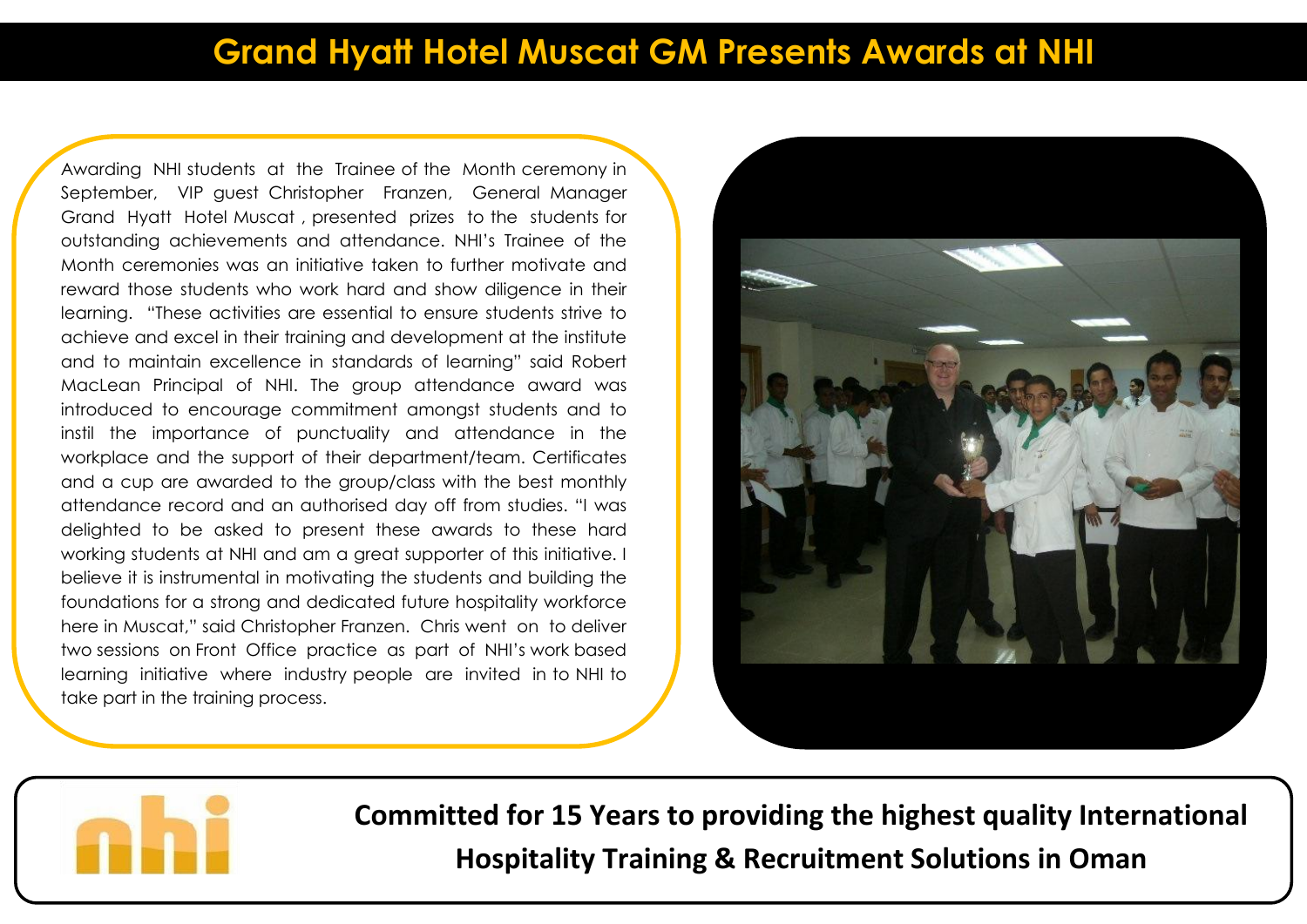

### **Distinction in Travel & Hospitality**

Five travel and hospitality NHI students recently passed the IATA/UFTAA Foundation exams with distinction alongside seven AH&LA Hotel Management Diploma students successfully passing their final modules and commenced their internships with international hotel brands around the world. The IATA/UFTAA programme jointly offered by the International Air Transport Association along with the United Federation of Travel Agents' Association is a comprehensive travel and tourism training programme. NHI has been delivering this programme in Oman for the last 12 years. NHI has been running the internationally accredited American Hotel and Lodging Association Hotel Management Diploma for over two years now, both on a full-time and part time basis. The full-time diploma course has attracted a very diverse group of students. "The high calibre of internationally accredited training delivered by NHI has once again proved that it is the right choice for hospitality and travel training in Oman. We look forward to hearing the success stories of our graduates from their internships and future careers and adding them to our proud list of success stories which can be found on our website www.nhioman.com," said Robert MacLean, Principal of NHI.

#### **The British Scholarship for Oman**

In honour of the 40th Anniversary of Oman's Renaissance Day, The British Scholarship for Oman (BSO) is granting 40 scholarships to Omani nationals to study various professional fields and in some cases gain work experience through 6 month internships. The National Hospitality Institute (NHI), in association with The Wave, Muscat are proud to support BSO in awarding 4 of these scholarships, each of which will consist of an 18 month diploma in Hospitality Management completed by a 6 month internship at The Wave, Muscat. During the internship, 3 students will specialise in Hotel Management with Kempinski Hotels, and 1 student with The Wave's Signature Golf Course. What's more, on successful completion of the diploma and internship the students could begin an exciting career with The Wave, Muscat. NHI and The Wave are currently holding assessments and interviews to select these candidates and places are open for application by any Omani national with a high school diploma and a good level of English.

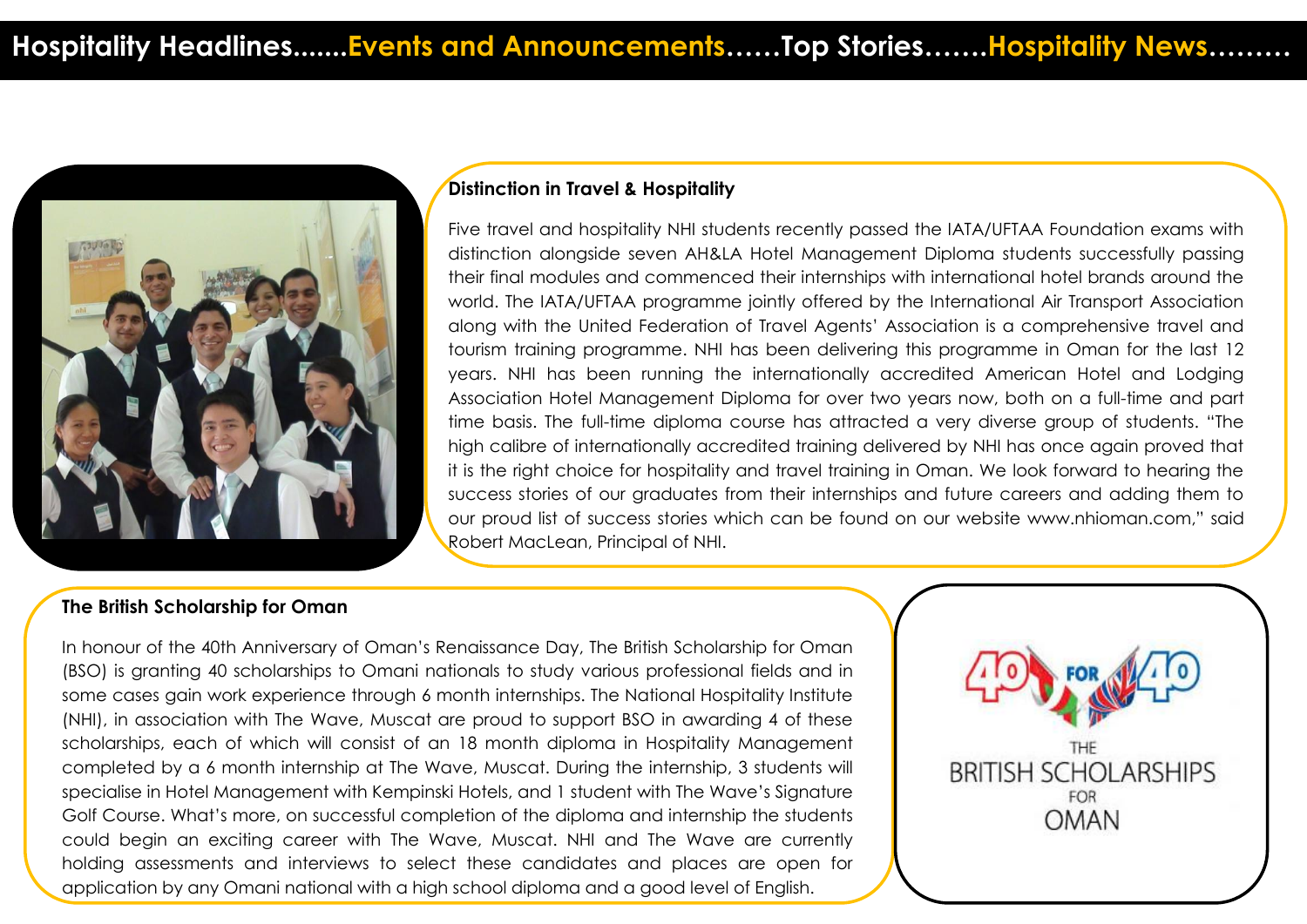



### **NHI and Chaine de Rotisseur Charity Gourmet Night**

NHI has joined hands with the British community to raise money for the 40/40 Fund which is endeavouring to raise enough to place 40 young Omanis into higher education as a celebration of the 40th Anniversary of his Majesty Sultan Qaboos bin Said. We will be holding an especially dedicated Gourmet Night on Wednesday 27th October supported by the Oman branch of the International Chaine de Rotissieur. The Chaine is a great advocate of the development of young Omanis in the hospitality and tourism sector and has hence committed their involvement to this NHI initiative. As at all NHI Gourmet Nights our students are the stars of the event and will be preparing, cooking and serving these gourmet delights. It is essential that we have the support of the community to enable these students to experience the reality of the industry they are about to embark upon. We look forward to this being a memorable occasion with the unique opportunity to contribute to a worthy cause where a majority of the proceeds will be donated directly to the 40/40 Fund.

## **Courses Starting Soon!**

**AH&LA Hotel Management Diploma** – 25th September

**IATA/UFTAA Foundation** – 25<sup>th</sup> September

**Cabin Crew** – 25<sup>th</sup> September

**Junior Chefs** – 30<sup>th</sup> September

**L3 Award in Training Skills & Practice** – 11-14<sup>th</sup> October